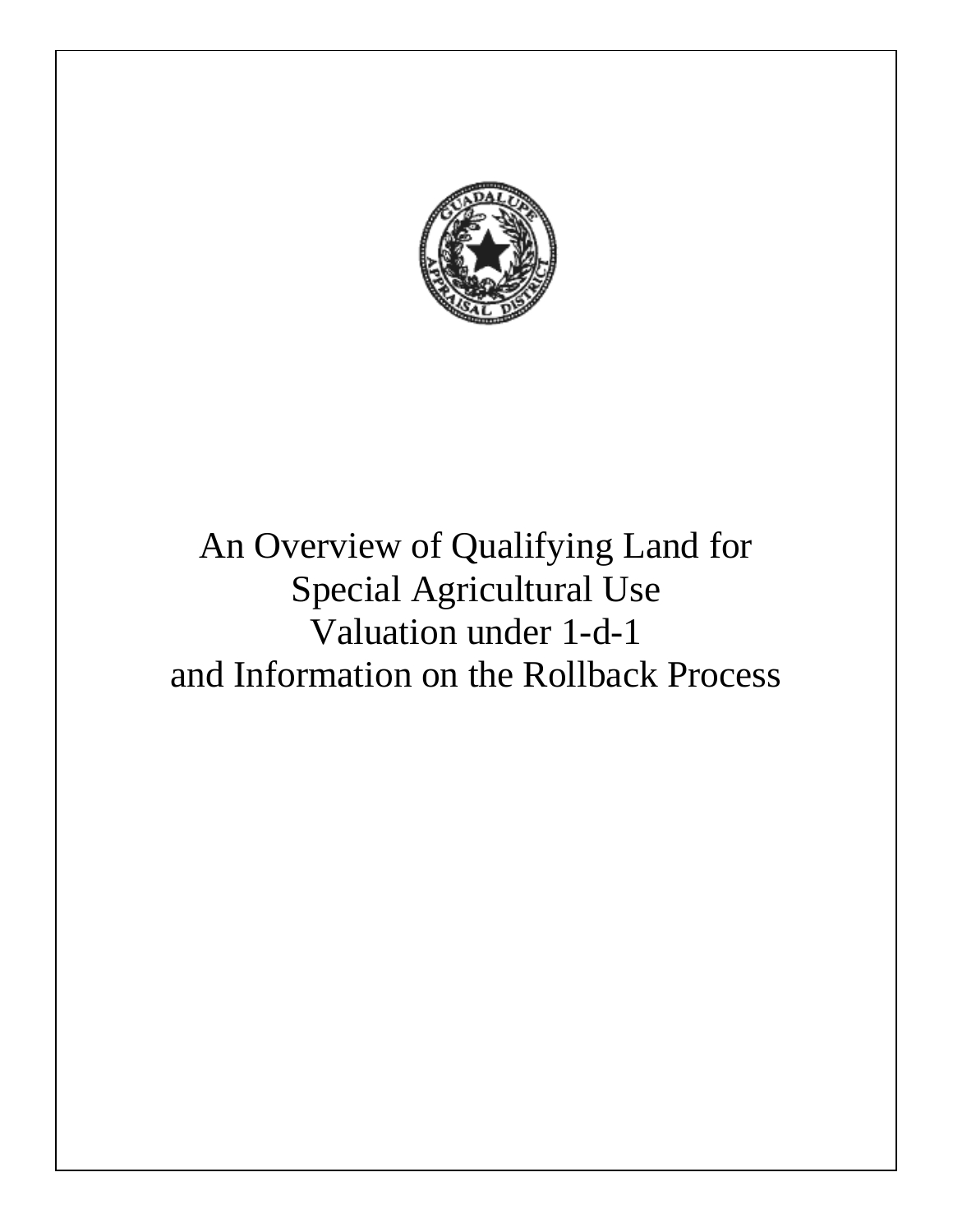# Introduction

Until the 1960's, Texas farm and ranch land was taxed on its market value-the price a buyer would pay for it in an ordinary market transaction. As Texas became more urbanized, farm and ranch land in many cases increased dramatically in value. Even if a farmer or rancher never intended to develop their land, the value increased because it could be developed.

Concerned that the property taxes would become so high that farmers and ranchers would be forced to abandon the agriculture use, voters in 1966 approved the first form of what is known today as agriculture special use valuation. A constitutional amendment added §1-d to Article VIII of the Texas Constitution. This provides that certain kinds of farm and ranch land to be appraised at a productivity value instead of the market value. The productivity value is a value based solely on the capacity of the land to produce agriculture products. This section is commonly referred to as "1-d" and is very restrictive. It applies only to land owned by families or individuals, where agriculture operation must be the owner's primary occupation and primary source of income.

In 1978, voters again amended the Texas Constitution, adding another, more liberal agriculture special use valuation law, commonly referred to as "1-d-1". This section expanded the eligibility of potential qualifying parcels due to the fact that corporations as well as individuals could qualify under this amendment. Further, the income and occupation requirements do not apply. As well, this section also applied to timber land. The new constitutional amendment was effective in 1979.

Currently, the vast majority of land in Texas is qualified under the requirements of "1-d-1". Therefore, this publication will focus on the processes and requirements of qualifying land for agriculture special use valuation under this amendment. If requirement information is desired for the original agriculture special use valuation, please contact the Guadalupe Appraisal District.

This publication includes an overview of qualifying land for agriculture special use valuation under the "1 d-1" provisions of the Texas Property Tax Code as well as information on the related rollback process when a change of use occurs on a parcel of land that previously qualified for agriculture special use valuation. In addition, an appendix is included which describes the minimum degree of intensity standards established in Guadalupe County for qualifying land for the agriculture special use valuation. This publication is produced with the intent to provide general information as related to the agriculture special use valuation laws and the rollback process in Texas.

The District would like to thank members of the Agriculture Advisory Board for their contributions to this publication.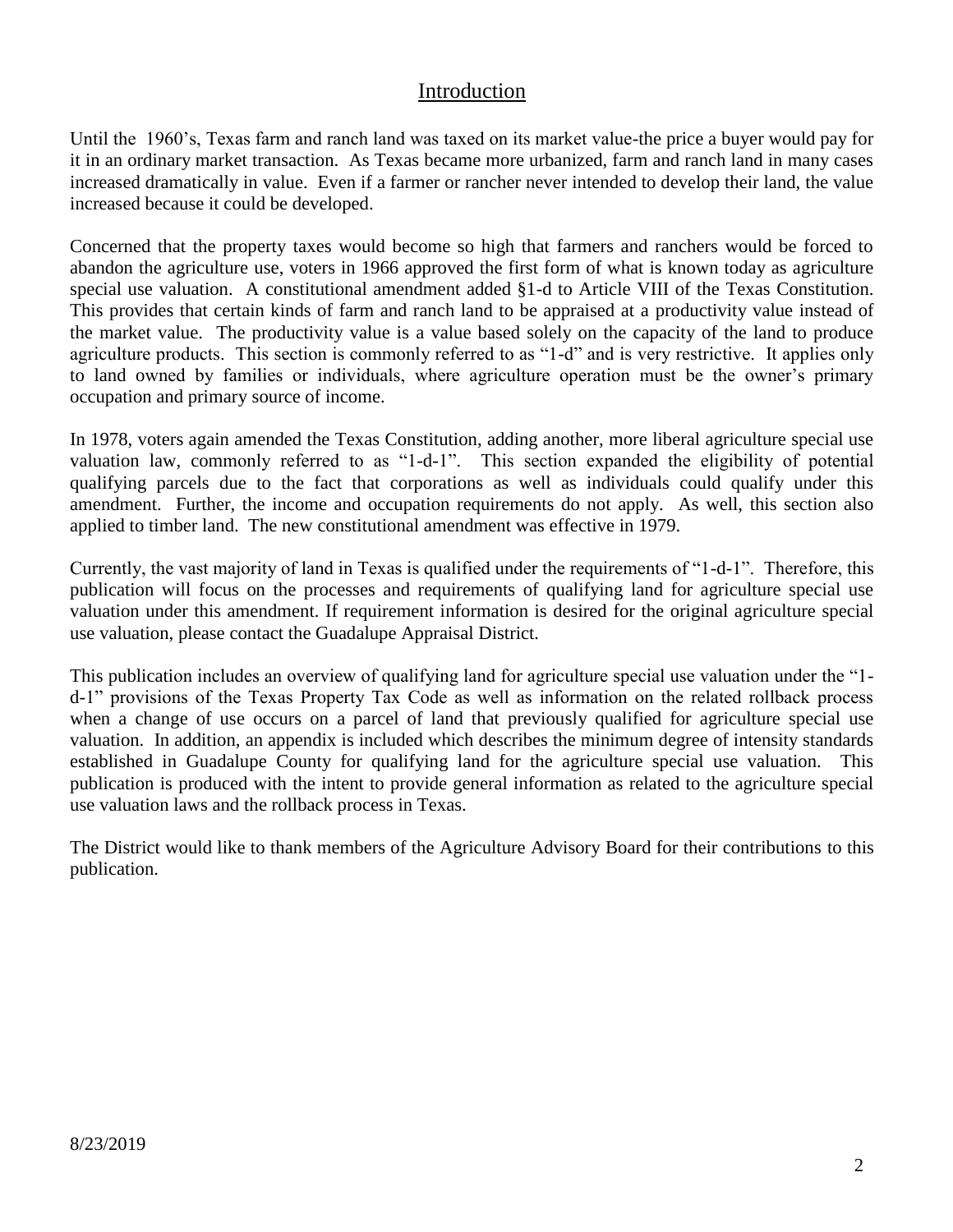# **Qualification of Land for Agricultural Special Use Valuation under 1-d-1**

The Texas Constitution permits agriculture special use valuation appraisal only if the land meets specific requirements defining farm and ranch use. Land can not qualify simply because it is rural in nature or has some connection with agriculture. Neither will land qualify because it is open land that has no other possible use. In addition, casual uses such as home vegetable gardens, hobby farming or keeping of non qualifying animals do not constitute a qualifying agriculture use.

Section 23.51 of the Texas Property Tax Code outlines the standards for determining whether land qualifies for agriculture special use valuation. The definitions for qualified open-space land as well as agricultural use are restated from §23.51 of the Texas Property Tax Code for convenience.

*"Qualified open-space land"* means land that is currently devoted principally to agricultural use to the degree of intensity generally accepted in the area and that has been devoted principally to agricultural use or to production of timber or forest products for five of the preceding seven years or land that is used principally as an ecological laboratory by a public or private college or university. Qualified open-space land includes appurtenances to the land. For the purposes of this subdivision, appurtenances to the land means private roads, dams, reservoirs, water wells, canals, ditches, terraces, and other reshaping of the soil, fences, and riparian water rights. Notwithstanding the other provisions of this subdivision, land that is currently devoted principally to wildlife management as defined by Subdivision (7( (B) or (C) to the degree of intensity generally accepted in the area qualifies for appraisal as qualified open-space land under this subchapter regardless of the manner in which the land was used in any preceding year."

*"Agricultural use"* includes but is not limited to the following activities: cultivating the soil, producing crops for human food, animal feed, or planting seed or for the production of fibers; floriculture, viticulture, and horticulture; raising or keeping livestock; raising or keeping exotic animals for the production of human food or of fiber, leather, pelts, or other tangible products having a commercial value; planting cover crops or leaving land idle for the purpose of participating in a governmental program, provided the land is not used for residential purposes or a purpose inconsistent with agriculture use; and planting cover crops or leaving land idle in conjunction with normal crop or livestock rotation procedure. The term also includes the use of land to produce or harvest logs and posts for the use in constructing or repairing fences, pens, barns, or other agricultural improvements on adjacent qualified open-space land having the same owner and devoted to a different agricultural use. The term also includes the use of land for wildlife management or water stewardship. The term also includes the use of land to raise or keep bees for pollination or for the production of human food or other tangible products having a commercial value, provided that the land used is not less than 5 or more than 20 acres."

In order to qualify, the land owner must submit an application and provide information concerning how the property meets the criteria set out in §23.51 of the Texas Property Tax Code.

The following sections will briefly explain each criterion for qualification.

#### *REQUIREMENT #1 -LAND MUST BE CURRENTLY DEVOTED PRINCIPALLY TO A QUALFFYING AGRICULTURAL USE*

§25.51 (2) of the Texas Property Tax Code defines "agricultural use" to include but is not limited to the following activities:

• Producing crops for human food, animal feed, or planting see or for the production of fibers.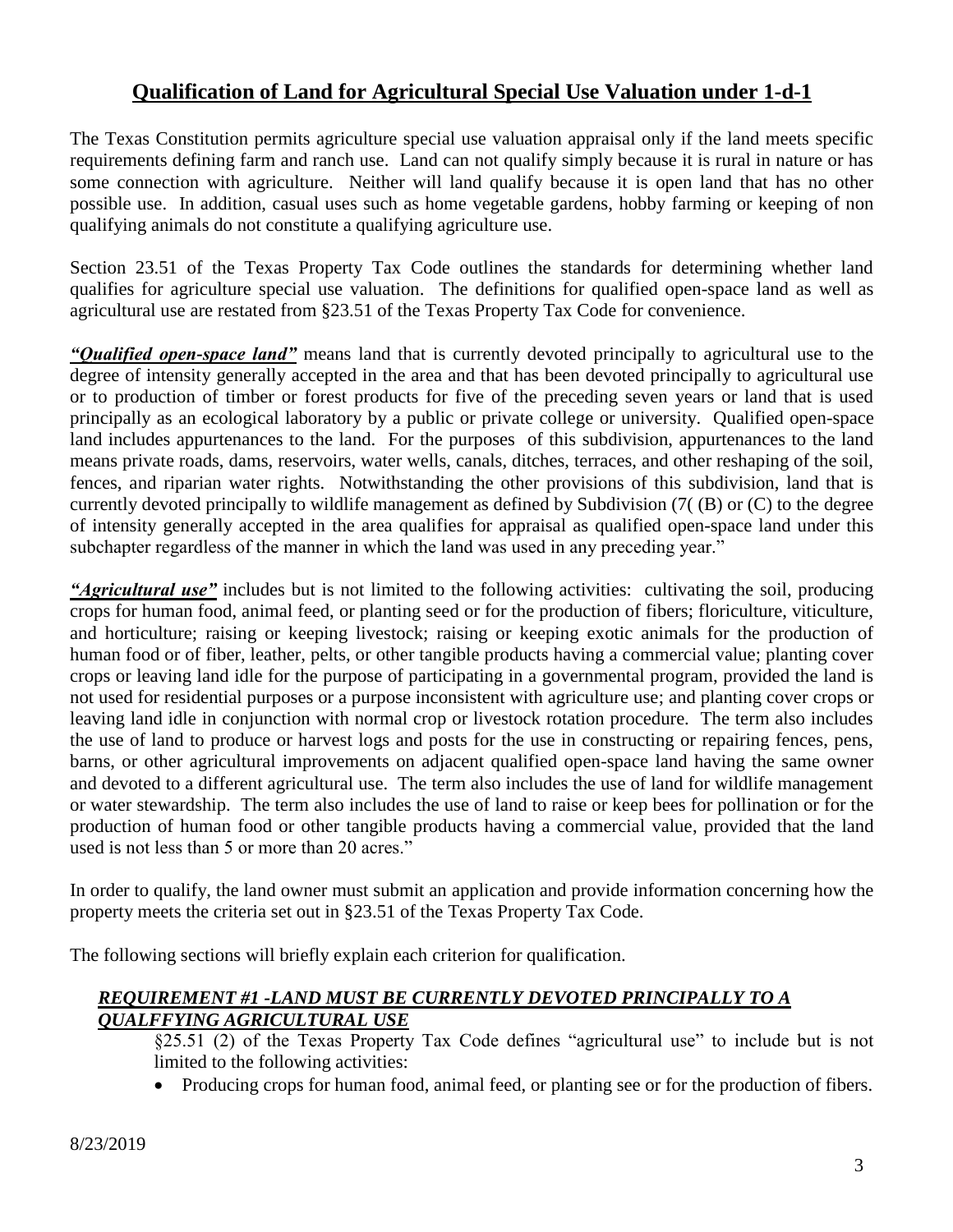- Livestock production. Domesticated animals raised in an agricultural setting, that derives its primary nourishment from vegetation, supplemented as necessary with commercial feed, for the purpose of breeding or to produce commodities such as food, fiber and labor. Livestock includes meat or dairy cattle, horses, goats, swine, poultry, and sheep.
- §23.51 (6) of the Texas Property Tax Code defines an " "Exotic animal" as a species of game not indigenous to this state, including axis deer, nilga antelope, red sheep, other cloven-hoofed ruminant mammals, or exotic fowl as defined by Section 142.001, Agriculture Code."
- Commercial Viticulture production. Viticulture is the cultivation and production of grapes.
- Commercial Horticulture production. Horticulture is the cultivation of fruits, vegetables, flowers, herbs, or other plants.

Under this criterion, the land must be currently devoted to a qualifying agricultural use. The land must qualify on January  $1<sup>st</sup>$  of the year. In the event that the agricultural use is not evident on January  $1<sup>st</sup>$ , the district may grant agricultural special use valuation if the land owner can evidence the intent to put the land into agricultural use and the agricultural use will be the primary use on the land for the majority of the calendar year.

Some agriculture related activities that do not qualify for "1-d-1" agricultural special use valuation in Guadalupe County:

- **Harvesting native plants or wildlife** Harvesting shrubs that grow wild on the land such as mountain laurel, yaupon, or mesquite. Neither will harvesting or hunting native wild animals such as deer or turkey. Alternate programs are available for land owners seeking to qualify their land under a Wildlife Management Plan.
- **Pleasure horses***-* Pleasure horses that are not actively involved in a breeding operation, but rather are kept for only the pleasure as the primary use will not qualify the land.
- **Processing plant or animal products-** Activities that take place after the plant or animal has been raised and harvested does not qualify land for agricultural special use valuation. Activities such as pasteurizing and bottling milk; fermenting grapes and bottling wine; or slaughtering, dressing and packing meat will not qualify land for agricultural special use valuation.

Further, a non-producer may not qualify land for agricultural special use valuation. By definition, any activities a non-producer carries out on agriculture products constitute processing. For example, the operator of a grain storage complex who purchases grain for storage and re-sale may not receive agricultural special use valuation for the land the grain bins occupy.

#### *REQUIREMENT #2-PRIMARY USE*

Land must be devoted primarily to a qualifying agricultural use. If the land is used for more than one purpose, the most important or primary use must be a qualifying agricultural use. For example, a hobby vegetable garden is not the principal use of residential land.

Other uses do not prevent land from qualifying if the primary use is agriculture. For example, land used primarily to graze cattle could also be leased for hunting. Leasing land for deer hunting is compatible with a primary use of land for grazing cattle.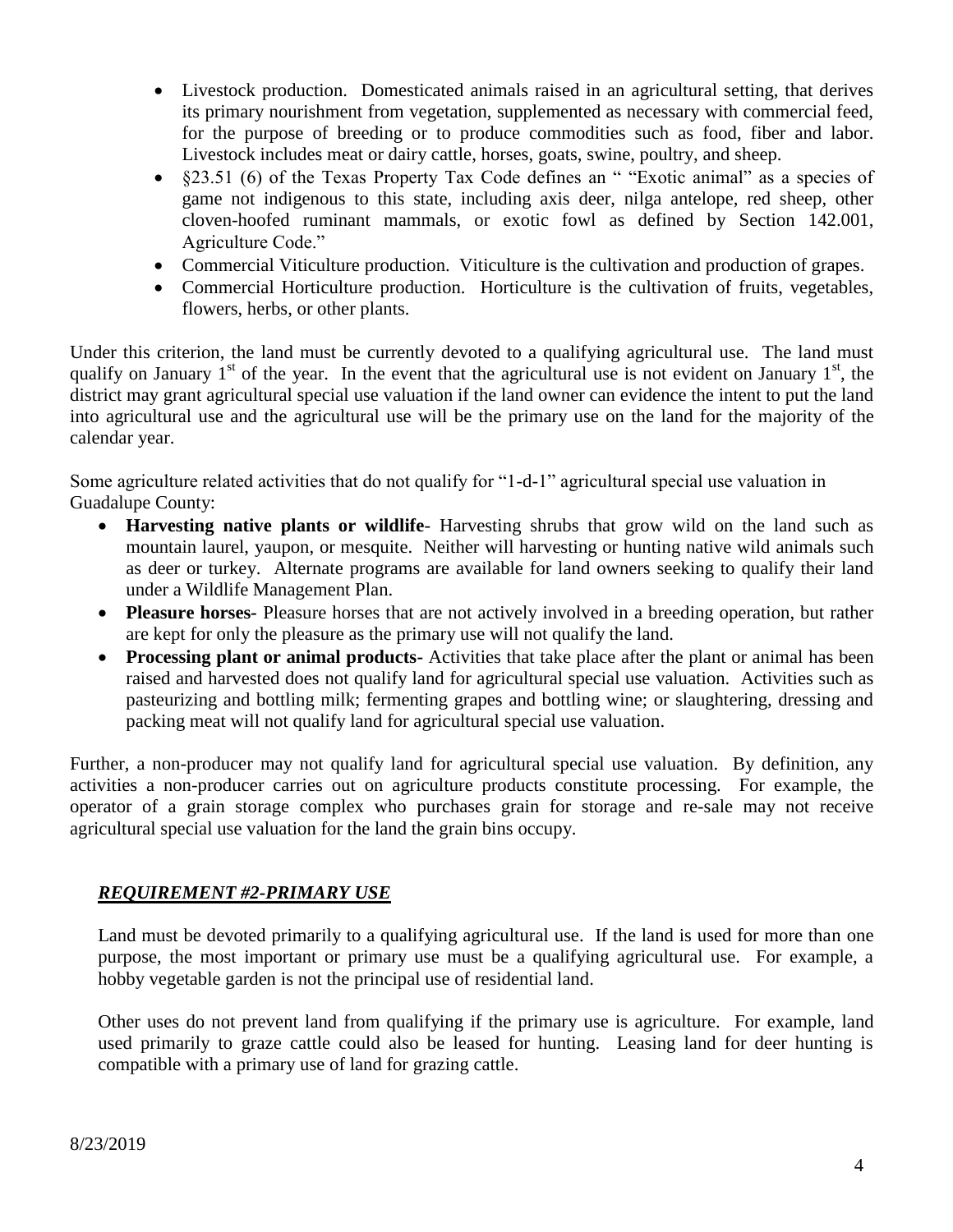Exotic game-The primary use test is particularly important for exotic game since only production for food or other commercially valuable products qualifies. The owner must raise the game to produce human food or tangible products that have commercial value, such as leather or hides.

Many game ranches also offer recreational hunting as a way of earning income and managing a herd of breeding stock. Because hunting is recreation, an exotic game ranch devoted exclusively to hunting as the primary use could not qualify for agricultural special use valuation.

Land used primarily for horse boarding stables, training, showing, racing, recreational riding, or any other use that is not strictly incidental to breeding, producing, or raising horses does not qualify.

# *REQUIREMENT #3-DEGREE OF INTENSITY TEST*

Land must be devoted primarily to a qualifying agricultural use to the degree of intensity that is typical in the area. The degree of intensity test measures whether the land is being farmed or ranched to the extent typical for agricultural operations. The previous section described whether a particular use was primarily a qualifying agricultural use. To receive the agricultural special use valuation, however, the land must also be used for an agricultural purpose to the degree of intensity typical in the area. This test is intended to exclude "hobby" farms or ranches, on which a token agricultural use occurs.

The Texas Property Tax Code does not specify the degree of intensity that qualifies a particular type of land. Rather, the law intends each appraisal district in the State of Texas to develop individualized local intensity standards according to local agricultural practices. Due to the variety of soil types, climate conditions, and crops in a state as large as Texas, no single statutory intensity standard could cover all possible uses. In cooperation with the Agriculture Advisory Board, the Guadalupe Appraisal District has developed a set of intensity standards applicable for Guadalupe County, which are used in determining qualifications. The Degree of Intensity Standards established is included within the Appendix for reference.

# *REQUIREMENT #4-TIME PERIOD TEST*

The five out of seven years' time requirement is self explanatory. To satisfy this requirement, the land must have been used principally for agriculture in any five of the past seven years. In addition, as long as agriculture use was the principle use in any five of the preceding seven years, the land meets the history requirement even if that use did not meet the degree of intensity requirement in all or some of those years. In order for a year to be counted as a year of history, agricultural activity must have occurred upon the land for the majority of the year. Just having some type of agricultural activity occur a month or two within one year will not qualify that year as a year of history to meet the time period test.

#### *Summary of Requirements*

- *1.*) The land must be currently devoted to a qualifying agricultural use.
- *2.)* The primary use of the land must be agriculture.
- *3.)* The agricultural use must meet the degree of intensity for that particular agricultural use.
- *4.)* The land must have been used primarily for agriculture for any five of the past seven years.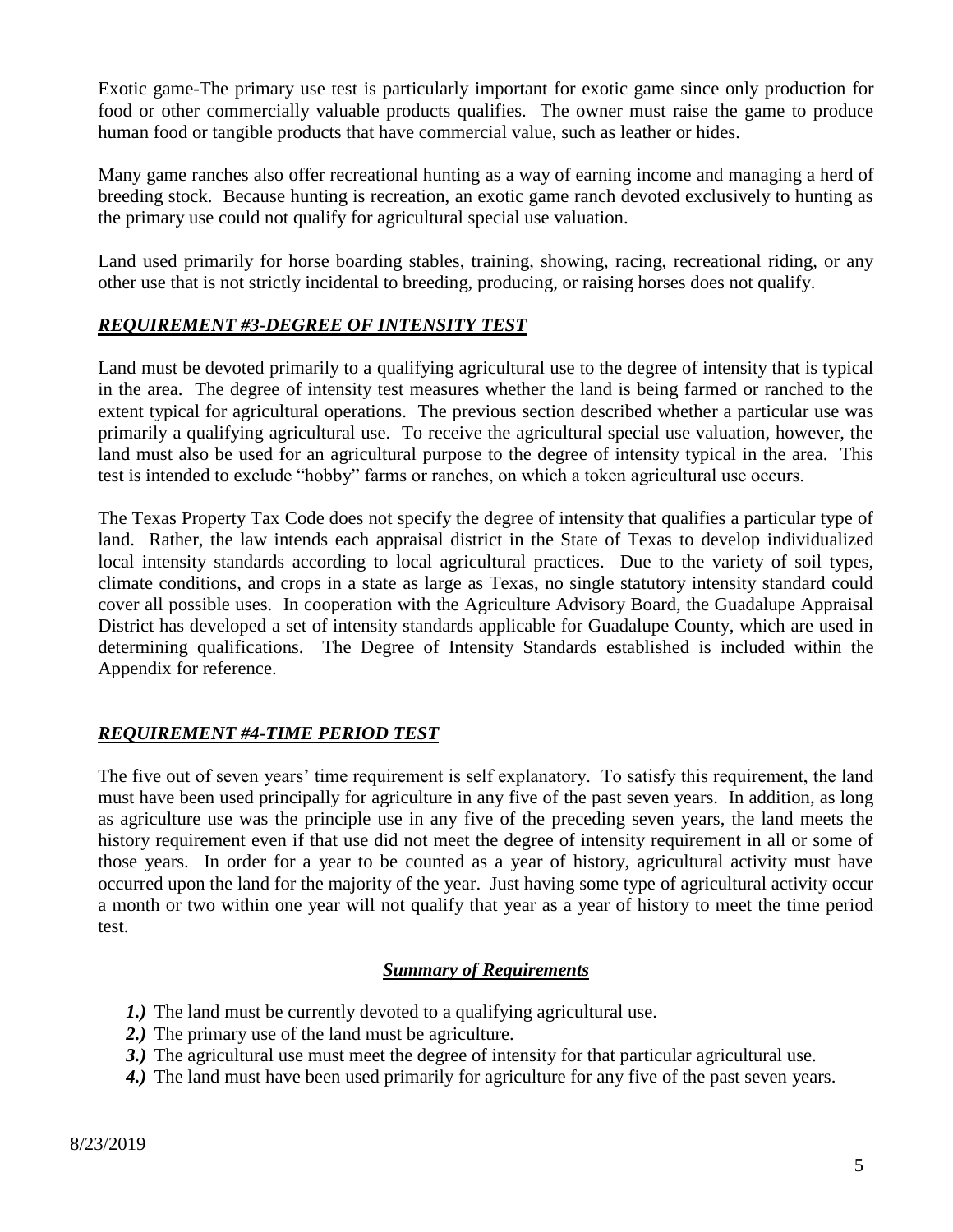# *LAND LOCATED WITHIN THE BOUNDARIES OF A CITY OF TOWN*

Land located within the boundaries of a city often will not qualify. §23.56 of the Texas Property Tax Code states:

(a) Land is not eligible for appraisal as provided by this subchapter if:

(1) the land is located inside the corporate limits of an incorporated city or town, unless:

(A.)the city or town is not providing the land with governmental and proprietary services substantially equivalent in standard and scope to those services it provides in other parts of the city or town with similar topography, land utilization, and population density;

(B.)the land has been devoted principally to agricultural use continuously for the preceding five years; or

- (C.) the land:
- (i) has been devoted principally to agricultural use or to the production of timber or forest products continuously for the preceding five years; and
- (ii) is used for wildlife management or water stewardship;

(2) the land is owned by an individual who is a non resident alien or by a foreign government if that individual or government is required by federal law or by rule adopted pursuant to federal law to register his ownership or acquisition of that property; or

(3) the land is owned by a corporation, partnership, trust, or other legal entity if the entity is required by federal law or by rule adopted pursuant to federal law to register its ownership or acquisition of that land and a nonresident alien or a foreign government or any combination of nonresident aliens and foreign governments own a majority interest in the entity.

(b) Land is not eligible for appraisal as provided by this subchapter on the basis of use for water stewardship if:

(1) the land was appraised as qualified open-space land under this subchapter at the time the waterstewardship use began and the land is developed to a degree that precludes the land from eligibility for appraisal under this subchapter on a basis other than use for water-stewardship; or

(2) the land was appraised as qualified timber land under Subchapter I at the time the waterstewardship use began and the land is developed to a degree that precludes the land from eligibility for appraisal under that subchapter.

### *AGRICULTURAL SPECIAL USE VALUATION APPLIES TO THE LAND ONLY AND NOT TO OTHER PROPERTY THAT MAY BE CONNECTED TO OR ON THE LAND*

Agricultural special use appraisal applies only to the land. It does not apply to improvements on land, minerals, or agricultural products. For example:

Improvements-Buildings and structures such as barns, sheds, grain bins, silos, and other farm outbuildingsmust be appraised separately at market value. Land beneath farm buildings and other agricultural improvements may qualify for the agricultural special use valuation.

Minerals-Oil, gas, or any hard mineral must be appraised separately at market value.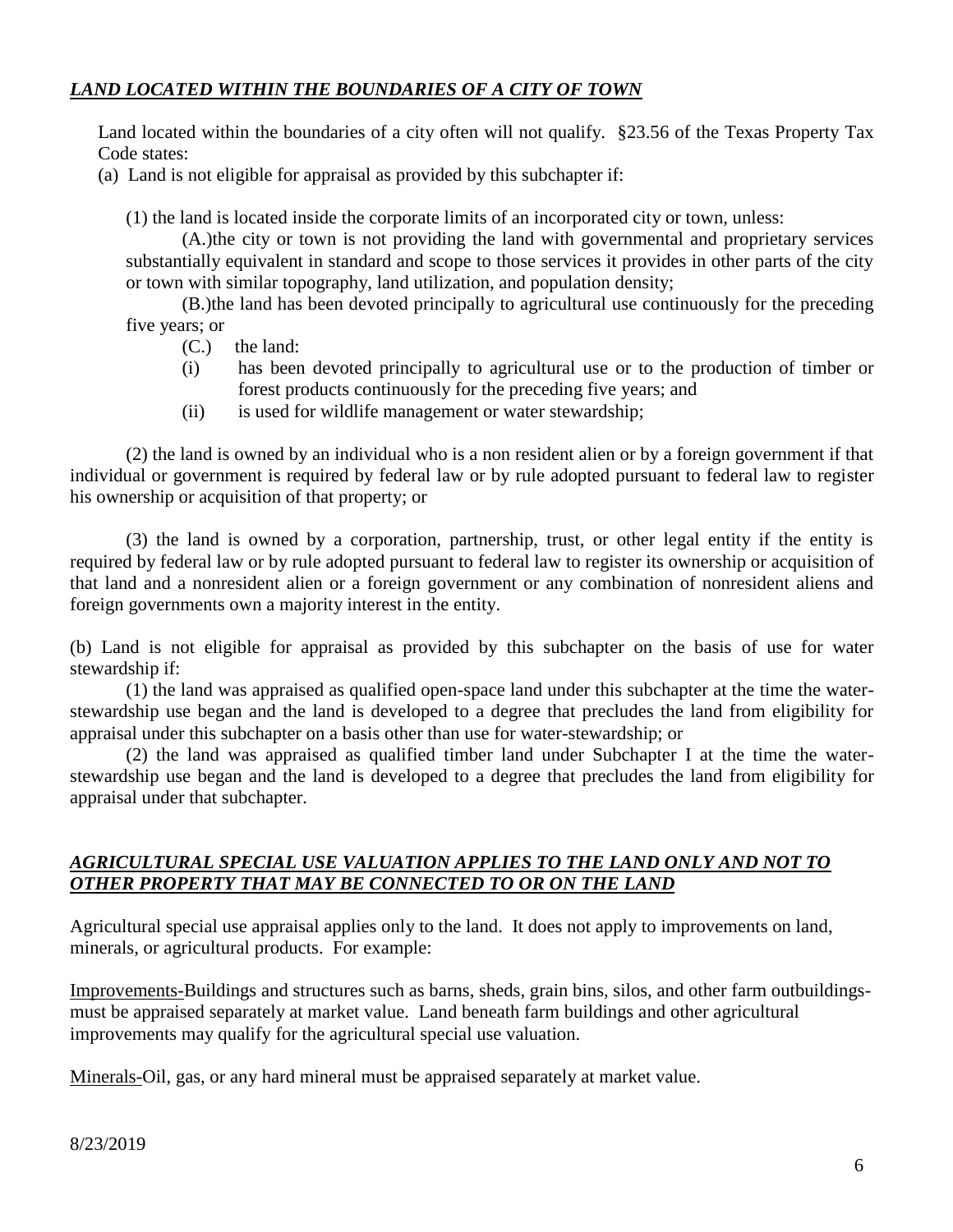Products of the agricultural operation-Corn, wheat, grain sorghum, oats, hay, cattle, in the hands of the producer are generally exempt from taxation. Farm and ranch equipment designed and used primarily for agriculture operations are considered implements of husbandry and as such are exempt from taxation.

## *Summary of the 1-d-1 application process:*

- The land owner must file a completed application in order to begin the process of District review.
- An application must be filed in the appraisal district where the owner's property is located.
- Where the applicant owns several parcels of property within one appraisal district, a single application may be used that references all parcels to be considered.
- The deadline for filing a special agricultural use application is April  $30<sup>th</sup>$ , without any penalty.
- Late application can be made until the Appraisal Review Board approves the appraisal records, which normally occurs mid July. Late applications received and approved are subject to a penalty as outlined in §23.541 of the Texas Property Tax Code. Please contact the Guadalupe Appraisal District at 830.303.3313 to verify the date, as this date changes annually.
- Failure to file an application before the records are approved for the year makes the land ineligible for special agricultural use valuation in that tax year.
- After the land is initially approved for special agricultural use valuation, an updated application will be required periodically at the discretion of the District.
- Reapplication may also be required when there is not an agriculture use occurring on the property beyond an acceptable timeframe, when a property changes ownership or when a property changes acreage size. As well, a change of agricultural use operation will require an updated application from the property owner.
- If the land is taken from an agricultural use, the land is ineligible for the special agricultural use appraisal.
- If the property erroneously receives the special agricultural use valuation, it is subject to a back assessment.

When the District receives a special agricultural use application, one of three actions are required:

- The application is approved;
- A request for additional information is submitted by the District to the property owner, or the
- Application is denied, and a denial letter is mailed to the applicant with reasons for the denial. The applicant has a 30 day timeframe after the denial letter is mailed in which to protest the determination made by the District.

# **Rollback Procedure on 1-d-1 Land**

The Texas Property Tax Code requires a "rollback" tax on 1-d-1 lands when the land owner ceases using the land for agriculture purposes or changes the use of the land from an agricultural use to a nonagricultural use. Under 1-d-1, the rollback tax is a penalty for taking the land out of agricultural production. Just as the special agricultural use valuation can be construed as an incentive to preserve farm and ranch land, the rollback tax can be viewed as a disincentive to changing the use of the agricultural land. The key to understanding the reason for a rollback tax is in terminology. From a historical standpoint, special agricultural use valuation or agricultural appraisal is viewed as an "exemption", however is not truly an exemption. An exemption is considered forever forgiven. Agricultural appraisal is a "special valuation" and thus when property changes from an agricultural use to a non agricultural use, a process to recapture the difference between the market value and the special agricultural use valuation begins, which is referred to as a rollback tax. This process recaptures the taxes the land owner would have paid had their land been taxed at market value for each year covered by the rollback. Another way to interpret a rollback is that the savings that occur for the three prior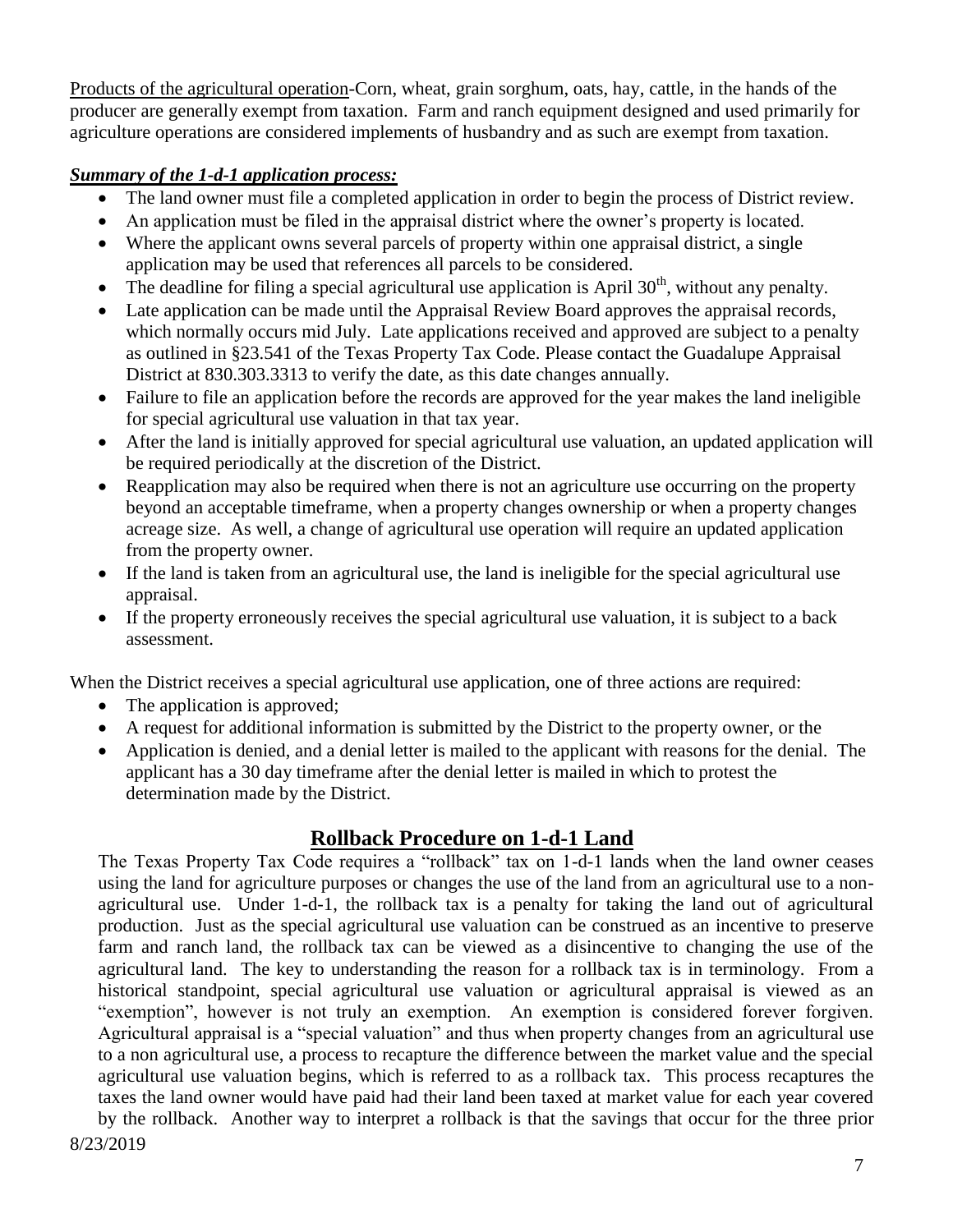years due to the land being taxed at its agricultural value are only deferred taxes. They continue to remain deferred so long as a change of use does not occur which would trigger a rollback and the collection of those deferred taxes.

Technically, the tax is a new, additional tax imposed by the law on the date the cessation or change of use occurs. The rollback tax has its own delinquency date, and it does not exist until the event that triggers the rollback occurs.

The property owner can trigger the rollback by ending agricultural operations or diverting the property to a non-agricultural use. Selling the property does not trigger the 1-d-1 rollback process. If the property owner diverts only part of a property to non-agricultural use, the rollback tax only applies to the portion of the property diverted to a non-agricultural use.

#### *What qualifies as a change of use?*

A change of use is a physical change. It can be as subtle as ending agriculture operations or as obvious as constructing a home or business upon the land. However, not all changes of use trigger a rollback. For example, a property owner may build his own homestead upon land that qualified for the special agricultural use valuation and not trigger a rollback upon the land devoted to that home site area. So long as the remaining acreage can continue to qualify for the special agricultural use valuation for five years after construction. Conversely, if the same property owner builds a second home upon the land, which will not be his homestead then a rollback would be triggered upon the land occupied by the second home.

Special situations such as freezes, droughts, or severe fires can create an agricultural necessity that extends the normal time the land remains out of agricultural production. In such cases, the land can remain eligible for special agricultural use valuation until the owner clearly evidences intent to give up agricultural use permanently.

#### *Who is responsible for paying the rollback tax?*

The owner of the property when the change of use occurs is responsible for paying the rollback. At times, this is a new owner who did not own the property for the prior five years, thus, never benefiting from the special agricultural use valuation. However, the deferred taxes follow and attach to the land, and do not follow the prior owner. One way to interpret this situation is to say that the new owner had a choice to either change the use of the property or continue some type of agricultural operation upon the land.

#### *What is token agriculture use?*

Token agriculture use is agriculture activity that is not intensive enough to qualify for the special agricultural use valuation, however is at a level that can prevent a rollback. For example, a home is constructed upon 5 acres that was recently purchased and is not the property owner's homestead. The home and yard actually occupy .50 acres. A change of use has occurred upon the .50 acres and a rollback can not be prevented on the .50 acres with the home. However, the property owner may prevent a rollback on the remaining 4.5 acres by devoting it to some type of token agricultural use. This token agricultural use can range from grazing livestock or producing hay. The key is to have some type of agricultural activity occurring so it may not be determined that the agricultural activity has ceased.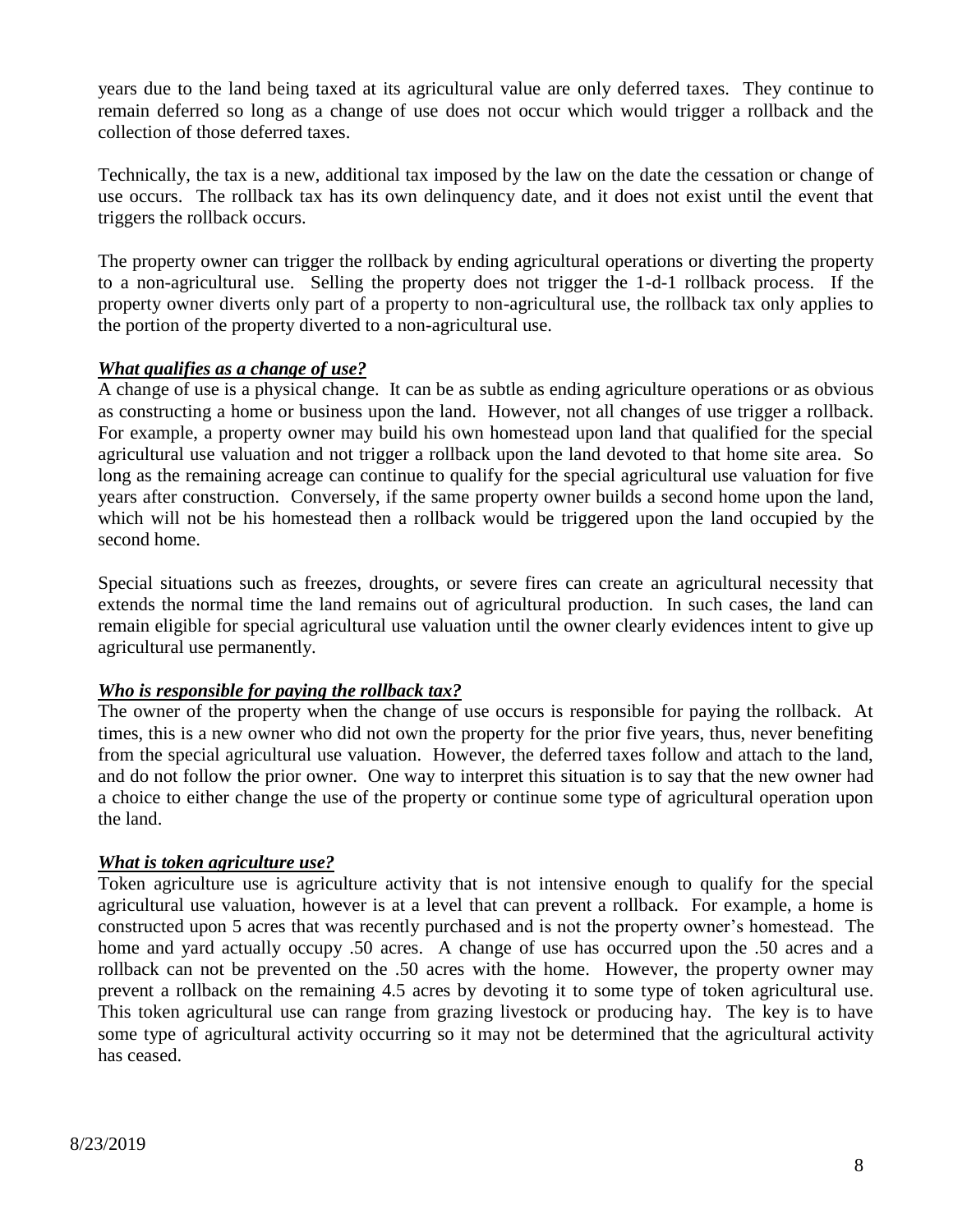#### *APPENDIX*

According to the Texas Property Tax Code, in order for land to qualify for the Special Agricultural Use Valuation, the land must be used for an agricultural use to the degree of intensity typical in the area. The following pages define the minimum degree of intensity levels for the common agricultural uses found in Guadalupe County. In order for land to qualify for the Special Agricultural Use Valuation, the level of production can not fall below the minimum stated within the following standards, assuming non drought declared conditions.

In addition to the minimum standards that are defined, typical management and production practices have been outlined for the various agriculture uses found in Guadalupe County. When under evaluation, if a property meets the degree of intensity test, not only will the level of production be evaluated to determine if the minimum standards are met, but how the agriculture use is managed will be evaluated. The management guidelines provide should be used by the land owners strictly as a guide to managing their land to satisfy the management aspect.

Please contact the Guadalupe Appraisal District at 830.303.3313 should you have additional questions with regard to the Special Agricultural Use Valuation or the Rollback process. Additional information on these topics is available online at the Texas State Comptroller of Public Accounts at the following location: [http://www.cpa.state.tx.us/taxinfo/proptax/agtimbr.html.](http://www.cpa.state.tx.us/taxinfo/proptax/agtimbr.html)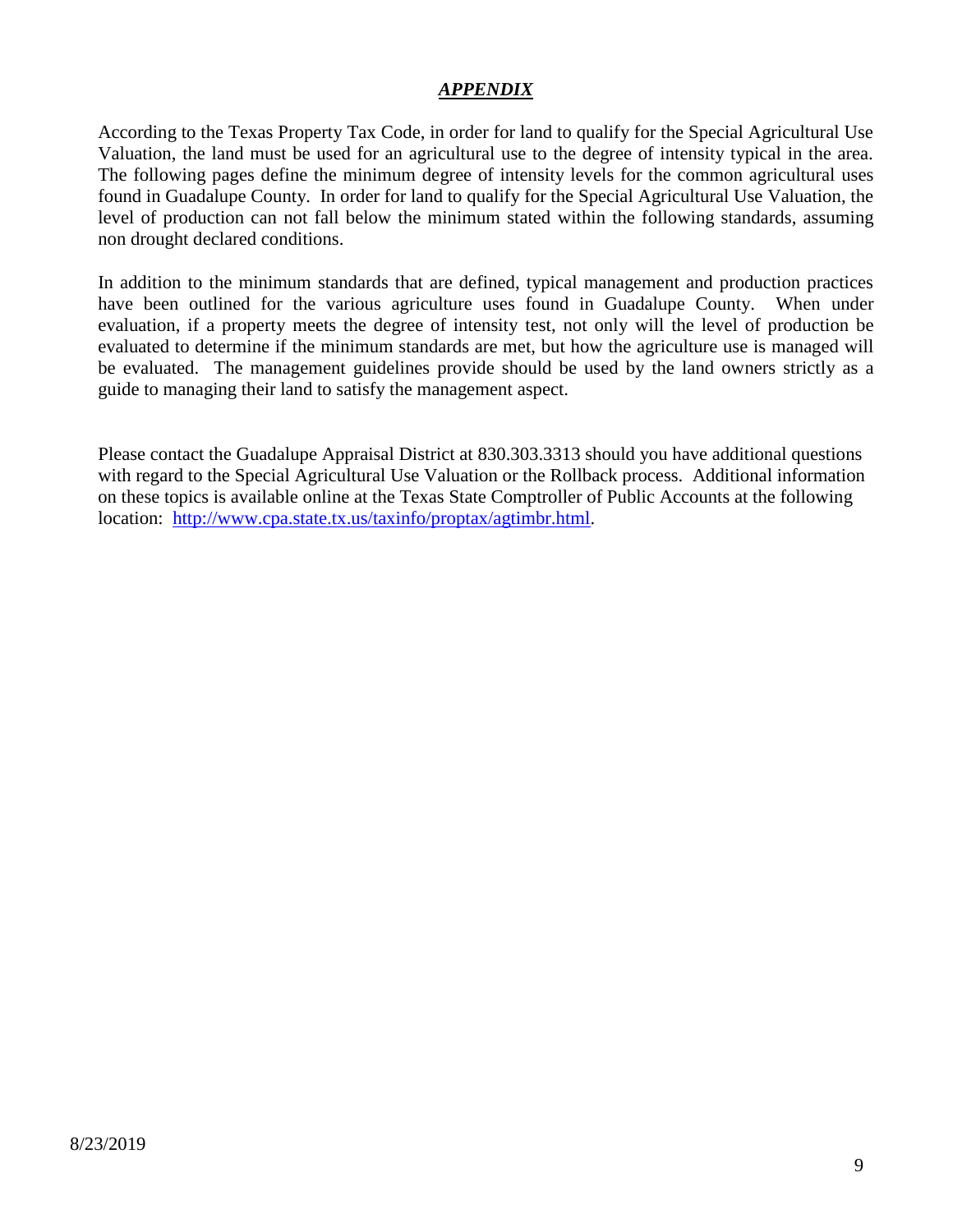#### Guadalupe Appraisal District Minimum Intensity Standards

#### **MINIMUM STANDARDS – LIVESTOCK**

To qualify for Special Agricultural Use Valuation, the owner of agricultural land must have a sufficient number of acres to support 3 animal units (A.U.) for a minimum of 6 months in a typical year. This minimum standard means that the land area must produce enough food to sustain 3 cows with calves at their side, during the normal growing season without requiring supplemental feeding.

#### **ANIMAL UNIT EQUIVALENTS**

| $Horse - Nature**$            | 1.25 A.U. |
|-------------------------------|-----------|
| 5 Ewes (with or without lamb) | 1.00 A.U. |
| $Bull - Mature**$             | 1.25 A.U. |
| 6 Billy Goats                 | 1.00 A.U. |
| $Steer - 1 Yr Old$            | 0.70 A.U. |
| 6 Nannies with Kids           | 1.00 A.U. |
| Cow or Cow w/ Calf            | 1.00 A.U. |
| 10 Kids (Weaned & Yearling)   | 1.00 A.U. |
| Calf (1Yr. Past Weaning)      | 0.60 A.U. |
| 8 Lambs (1 Yr. Past Weaning)  | 1.00 A.U. |

\*\* Animal units can count toward minimum standards if used as part of a breeding operation.

| <b>OPERATION TYPE</b>  | DEGREE OF INTENSITY STANDARDS<br><b>MINIMUM NUMBERS</b>  | <b>NUMBER OFFSPRING/YR</b> |
|------------------------|----------------------------------------------------------|----------------------------|
| Cow/Calf               | 3 Cows                                                   | 2 Calves                   |
| <b>Stocker Calves</b>  | 5 Stocker Calves                                         |                            |
| <b>Breeding Horses</b> | 3 Brood Mares                                            | 2 Foals                    |
| Goats                  | 18 Nannies                                               | 18 Kids                    |
| Sheep                  | 15 Ewes                                                  | 15 Lambs                   |
| Hay                    | 2 Tons/Acre/Year                                         |                            |
| <b>Bees</b>            | 6 hives/ 5 Acres<br>1 hive for each additional 2.5 Acres |                            |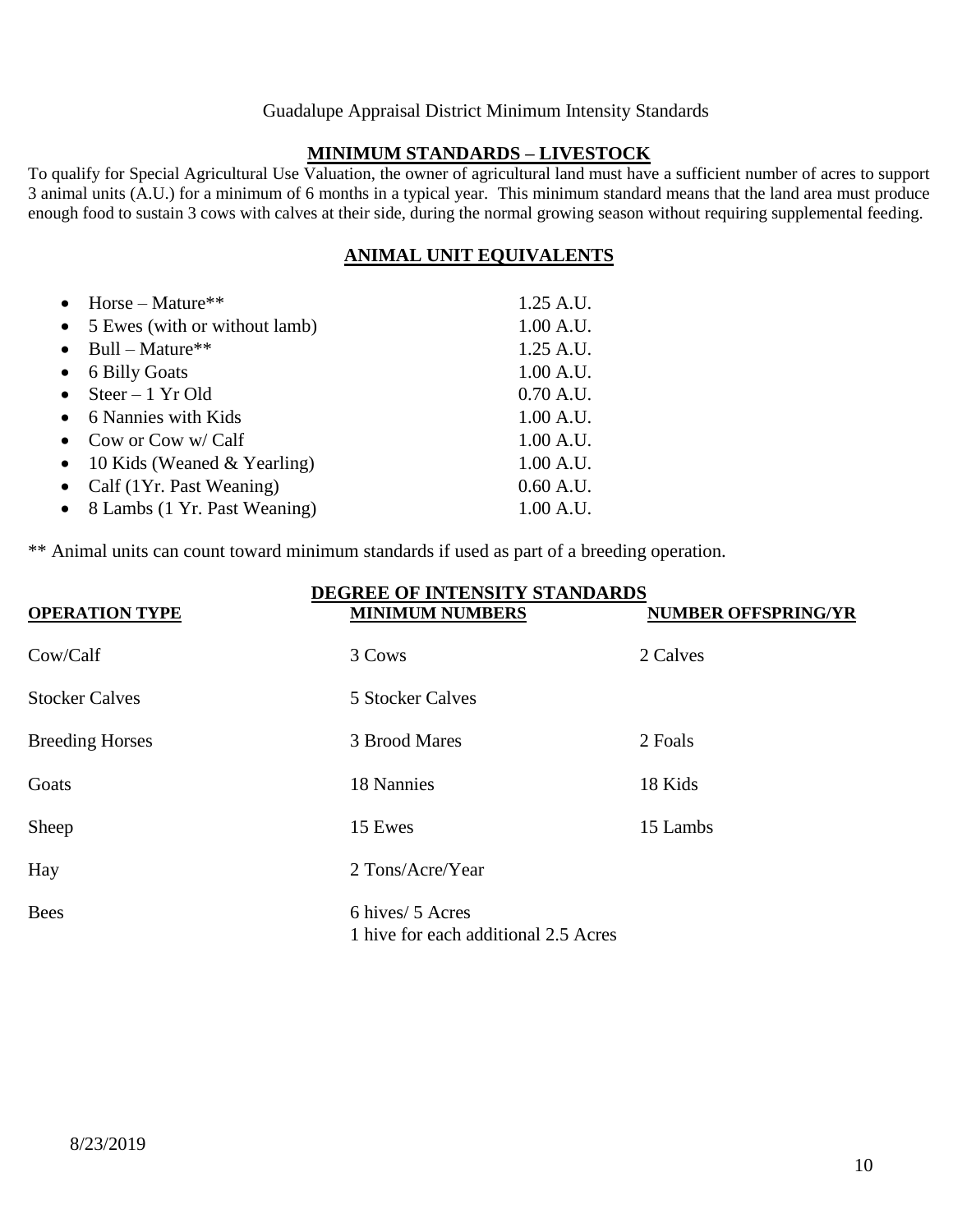#### **LIVESTOCK OPERATIONS**

In order for a livestock operation to satisfy the primary use requirement, 75% of the animal units present on the land must be considered qualifying livestock. For example, horses kept for recreational are not considered qualifying livestock. If recreational horses and cattle are kept on the same land, the number of animal units that cattle represents must be at least 75%.

Stocking rates are expected to correspond to the carrying capacity of the land. However, they may not fall below the above stated minimums.

Livestock that are not managed by typical animal husbandry practices will not be considered qualifying livestock. For example, livestock use for roping practice or within rodeo events. The only livestock operations that are eligible for the special agricultural use valuation are those that produce or raise livestock primarily for meat or milk production. Miniature or pygmy animal operations will be evaluated closely to determine the primary use of those animals. Land devoted to miniature horse operations is not eligible for the special agricultural appraisal. Land devoted to keep or produce animals for recreational purposes is not eligible for the special agricultural use valuation.

#### **MANAGEMENT PRACTICES: NATIVE/IMPROVED PASTURE**

Adequate fencing – suitable to contain livestock; securable gate. Fertilized and weeds controlled (mechanical or chemical) Economic return generated – sale of livestock or hay produced.

Land may be left idle for the following reasons: a normal crop or livestock rotation; as required by participation in a government program; or to serve some other agriculture necessity such as fence repair, water placement or repair, soil shaping, etc. In the event that the land is idle for the above stated purpose, assuming non declared drought conditions, it must be evident that these improvements are in progress and being accomplished within a reasonable period of time. During idle periods the land must be maintained in a workmanlike manner.

#### **BEE OPERATIONS**

Beekeeping is considered an agricultural use and shall qualify for agricultural use productivity valuation if used for pollination or for the production of human food or other tangible products having a commercial value. (§ 23.51(2) Texas Property Tax Code). The Texas Property Tax Code sets a minimum of 5 acres and a maximum of 20 acres that may be eligible to qualify for bee operations. The degree of intensity set is a minimum of six colonies on 5 acres. The minimum degree of intensity was established using § 131.001 Texas Agriculture Code's definition of apiary, which is a place where six or more colonies of bees or nuclei of bees are kept. A colony is the hive and its equipment and appurtenances including bees, comb, honey, pollen, and brood. Further, the degree of intensity is one additional hive for every 2.5 acres up to 20 acres. This would give a range of 6-12 hives minimum requirement, depending on the number of acres. In order to be considered, a property owner must show proof of agricultural use/ beekeeping for five of the proceeding seven years.

#### **ADDITIONAL GUIDELINES**

Consideration will be given to parcels that do not qualify as a stand alone tract, that are operated with an adjoining parcel if all of the following requirements are met:

- a. The agricultural use and operator of both parcels are the same.
- b. When adding the total acreage of the two parcels together, the total acreage devoted to agricultural use must be sufficient acreage to support 3 animal units in that area.
- c. Properties that qualify under this exception may be asked to reapply annually.
- d. In addition, all other requirements for qualification must also be met.

Consideration will be given to smaller parcels that are being used for intensive type agriculture operations such as plant nurseries or vegetable truck farms. Productivity values will be evaluated for these properties.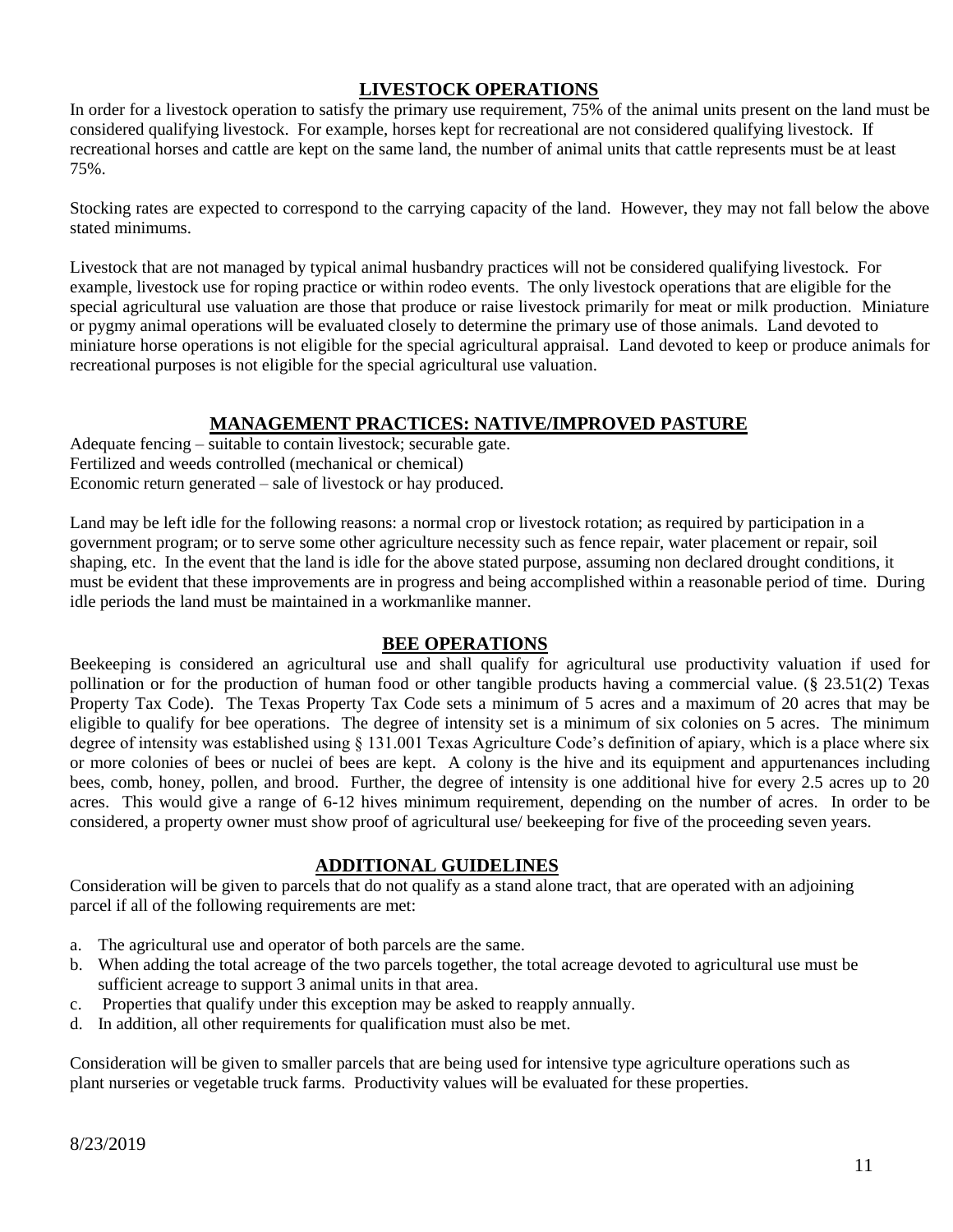The Guadalupe Appraisal District understands that other exceptions may arise and will evaluate those exceptions on an individual basis.

#### **PRIMARY USE**

The primary use of a tract must be agricultural. The district will evaluate each circumstance individually based on the facts and merits present. Unique tracts may qualify if it meets all of the exceptions listed within Exception #1 of the additional guideline section above.

#### **TOP SOIL REMOVAL**

Land in which top soil is being actively removed for the purpose of selling the soil will not qualify for the special agricultural use valuation. Only the portion of the property in which soil is being removed will not qualify. The portion not having soil removed may still qualify for special agricultural use valuation, as long as the qualifications are being met. A rollback will not be triggered as long as the soil removal is a temporary situation of less than 1 year and the land is put back into a qualifying agricultural use after soil removal is complete.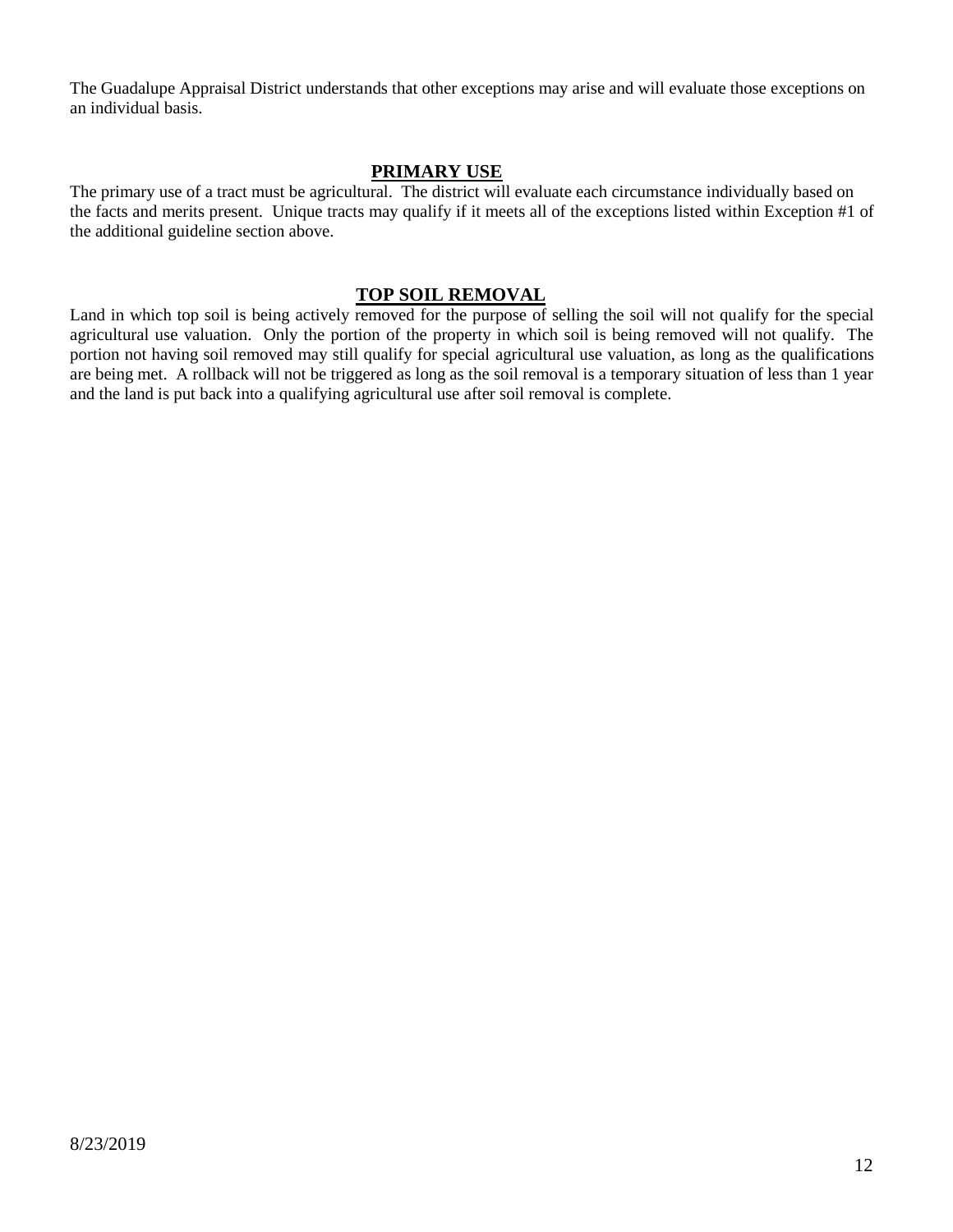### **DEFINITIONS**

Agricultural Operation – Land operated by the producer with equipment, labor, management and production practices that are substantially separate from other operations. (USDA)

Agricultural Use – includes but is not limited to the following activities:

- Cultivating the soil
- Producing crops for human food, animal feed, or planting seed for the production of fibers
- Raising or keeping livestock
- Raising or keeping exotic animals for the production of human food or other tangible Products having commercial value
- Planting cover crops in conjunction with normal crop or livestock rotation
- Floriculture, viticulture and horticulture
- Planting cover crops for the purpose of participating in government programs
- Raising or keeping bees for pollination or production of human food
- Use of land for wildlife management

Apiary – (Also known as a bee yard) is the place where beehives of honey bees are kept. (Oxford Dictionary)

Category – The value classification of land considering the agricultural use to witch the land is principally devoted. (Texas Property Tax Code Sec. 23.51)

Crop - Cultivated plant that is grown as food, especially a grain, fruit or vegetable; an amount of produce harvested at one time. (Webster/Oxford)

Cultivate – To prepare and use (land) for crops. (Oxford Dictionary)

Equipment – The necessary items for a particular purpose. (Oxford Dictionary)

Exotic animal – A species of game not indigenous to Texas (Texas Tax Code 23.51)

Honey Bee – A bee of a type that collects nectar and pollen, produces wax and honey, and lives in large communities; a bee hive. (Oxford Dictionary)

Husbandry – The care, cultivation and breeding of crops and animals. (Oxford Dictionary)

Implements of Husbandry – Machinery and equipment items that are used in the production of farm or ranch products; regardless of their primary design. (Texas Tax Code Sec. 11.161)

Improved Pasture – land planted with grasses that are not native to Guadalupe County but suitable for grazing animals.

Livestock – Are domesticated animals that derive its nourishment from vegetation, supplemented as necessary with commercial feed. Livestock includes meat or dairy cattle, horses, goats, swine, poultry and sheep.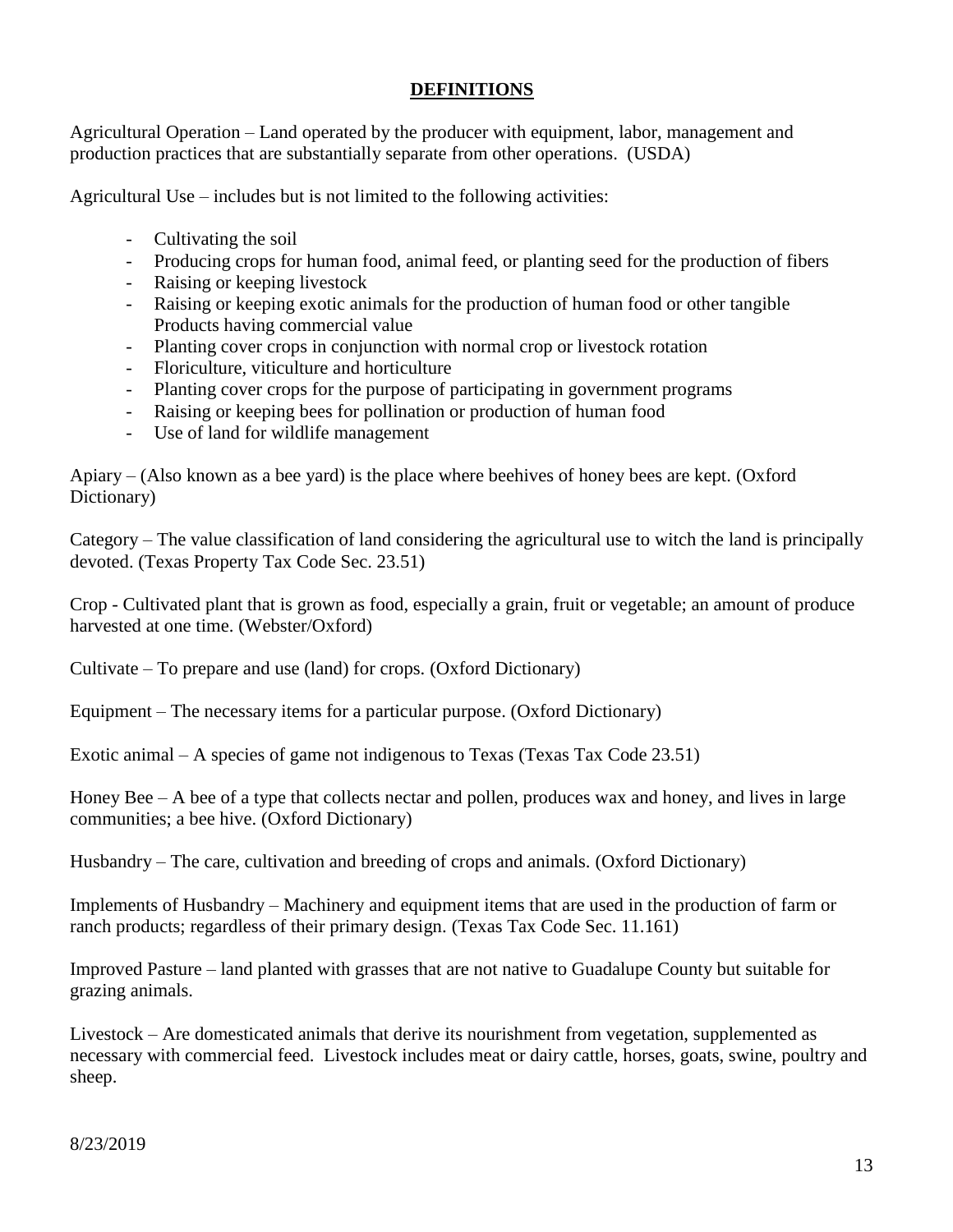Wild animals are not considered livestock. Miniature horses, miniature donkeys and miniature cows are not considered qualifying agricultural livestock.

Native Pasture – Land covered with grasses native to Guadalupe County suitable for grazing animals.

Open-space – Land that is currently devoted principally to agricultural use to the degree of intensity generally accepted in the area and that has been devoted principally to agricultural use. (Texas Tax Code Sec. 23.51)

Pasture – Land covered with grasses and other low plants suitable for grazing animals, especially cattle or sheep.

Primary – Of chief importance (Oxford Dictionary)

Principle – A fundamental quality or attribute determining the nature of something (Oxford dictionary)

Typical – Having the distinctive qualities of a particular type of person or thing (Oxford dictionary)

Use – The action of using something or the state of being used for some purpose (Oxford dictionary)

Vineyard – A plantation of grapes, typically producing grapes used for food.

Orchard – A piece of land planted with fruit or nut bearing trees.

Waste Land – Land not suitable for agricultural production.

Wildlife Management – To propagate a sustaining breeding, migrating or wintering population of indigenous wild animals for human use, including food, medicine, or recreation, in at least three of the following ways: (1) habitat control; (2) erosion control; (3) predator control; (4) providing supplemental supplies of water; (5) providing supplemental supplies of food; (6) providing shelter; (7) making sensus counts to determine population. (Texas Tax Code Sec.  $23.5 / (7)$  (A)

# **LAND TYPES**

Each district is charged with creating a schedule of land types and values for their county. This is done by gathering leases from land owners. Land types are determined by the condition of the land, the type of soil and the type of vegetation coverage on the land. Guadalupe Appraisal District has several different agricultural land types. The following is a list of the various agricultural land types found within the county:

# **GENERAL DESCRIPTION OF AG-LAND TYPES**

8/23/2019 Tillable Dry Crop Land (D3 - Good, Average and Poor) Land that is generally planted in a row or broadcast crops with the purpose of being sold commercially. The soil is deep with little to no rocks. Land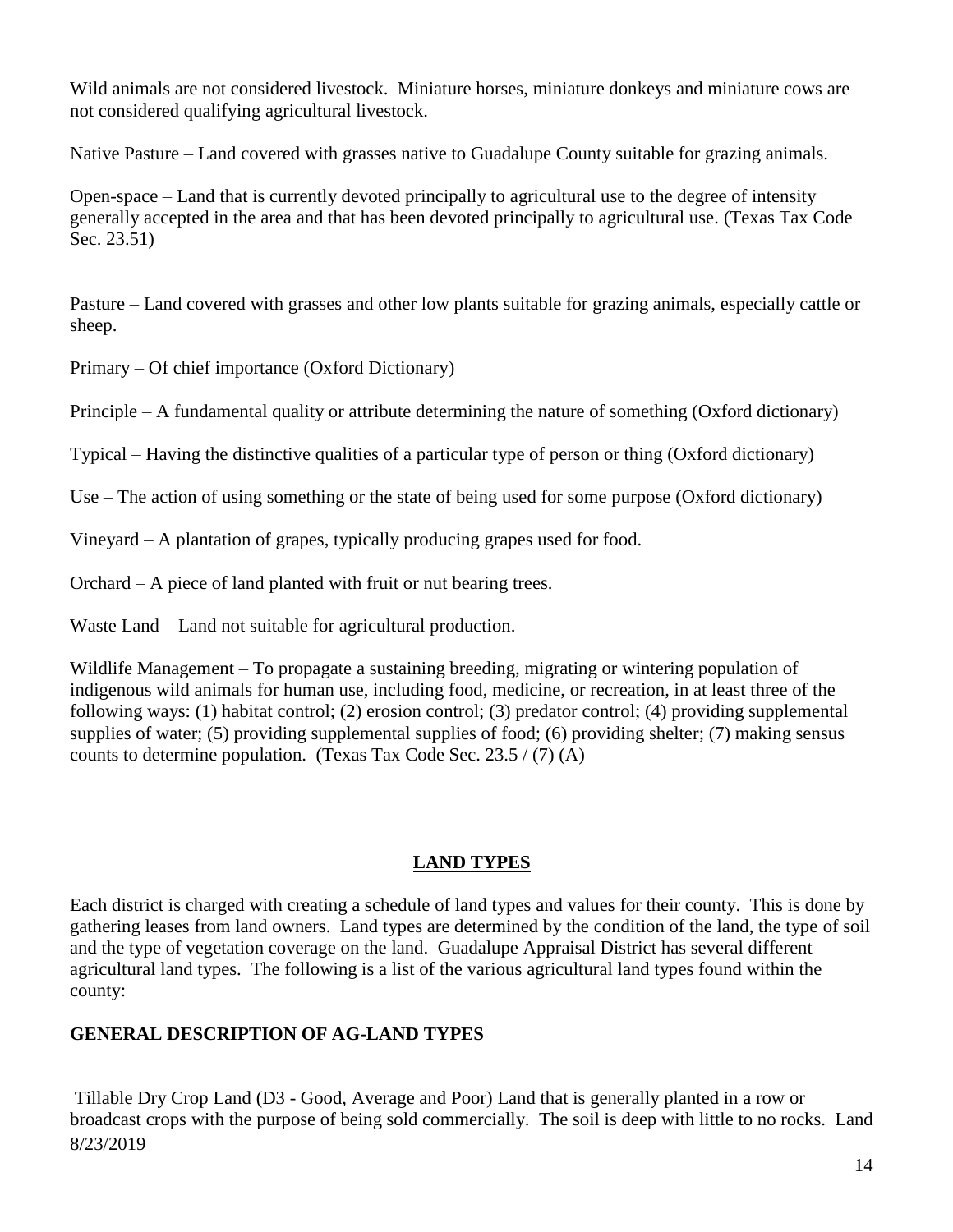has little to no invasive brush (mesquite, huisache, cactus, etc.) Fields have very little to no trees. Slope of property is level to gently sloping. Common practices include cultivating soil as well as weed and brush control.

Improved Pasture (D1 - Good, Average and Poor) Fields are typically cleared but may include groups of trees. Majority is open pasture with few rocks. Land is primarily consisting of improved grass (Bermuda, Klein, Rye, Coastal) with some native grasses mixed in. There should be very little invasive brush (huisache, mesquite, cactus, etc.) on property. Typical practices include fertilization of grass and brush control. Generally.

Native Pasture (D5 - Good, Average and Poor) Land primarily consisting of native grasses ( Bluestem, Sideoats, Grama, Indian Grass) with some improved grasses mixed in. Topography can be thickly wooded to very clear depending on level of management.

Pecan Orchard (D7 – Good, Average and Poor) The planting of nut or fruit bearing trees consisting of improved or native varieties that are managed to produce a crop. Common practices include weed control, fertilizing, spraying "as recommended by the Texas Agricultural Extension publication, Fruit and Nut Spray Schedule" (publication #B-5041) and harvesting.

Bees/Honey Production(D1B, D3B and D5B Native, Improved and Tillable) Bees placed on land for the production and pollination of human food or other tangible products having a commercial value. A minimum bee yard of 5 acres and a maximum bee yard of 20 acres may be eligible to qualify for a bee operation.

Wasteland - (D4M) Land that the typical operator would/could not use. The amount of wasteland allowed open space designation is normally restricted to less than 20% of the total tract of land. The land can consist of creeks, draws, or other areas that are not financially feasible to utilize. This can also apply to small tracts that have been split by roads, creeks, and rivers. This land must be an integral part of one or more of the other land classifications.

These land types are than broken down even further into three quality types, except orchard and bees that are broken down into native and improved:

Good, Average and Poor

Good Quality – Land that has been substantially cleared of all or most trees and all invasive brush, with the exception of the fence line or cultivated land with soil types ranging but not limited to, HoA to WdC3 and may include other soil types found in Guadalupe County in predominance.

Average Quality – 50% or greater of trees and invasive brush has been removed from the land or cultivated land with soil types ranging from HoA to WdC3 and may include other soil types found in Guadalupe County in predominance.

Poor Quality – Less than 50% of trees and invasive brush has been removed from the land or cultivated land with soil types ranging from HoA to WdC3 and may include other soil types found in Guadalupe County in predominance.